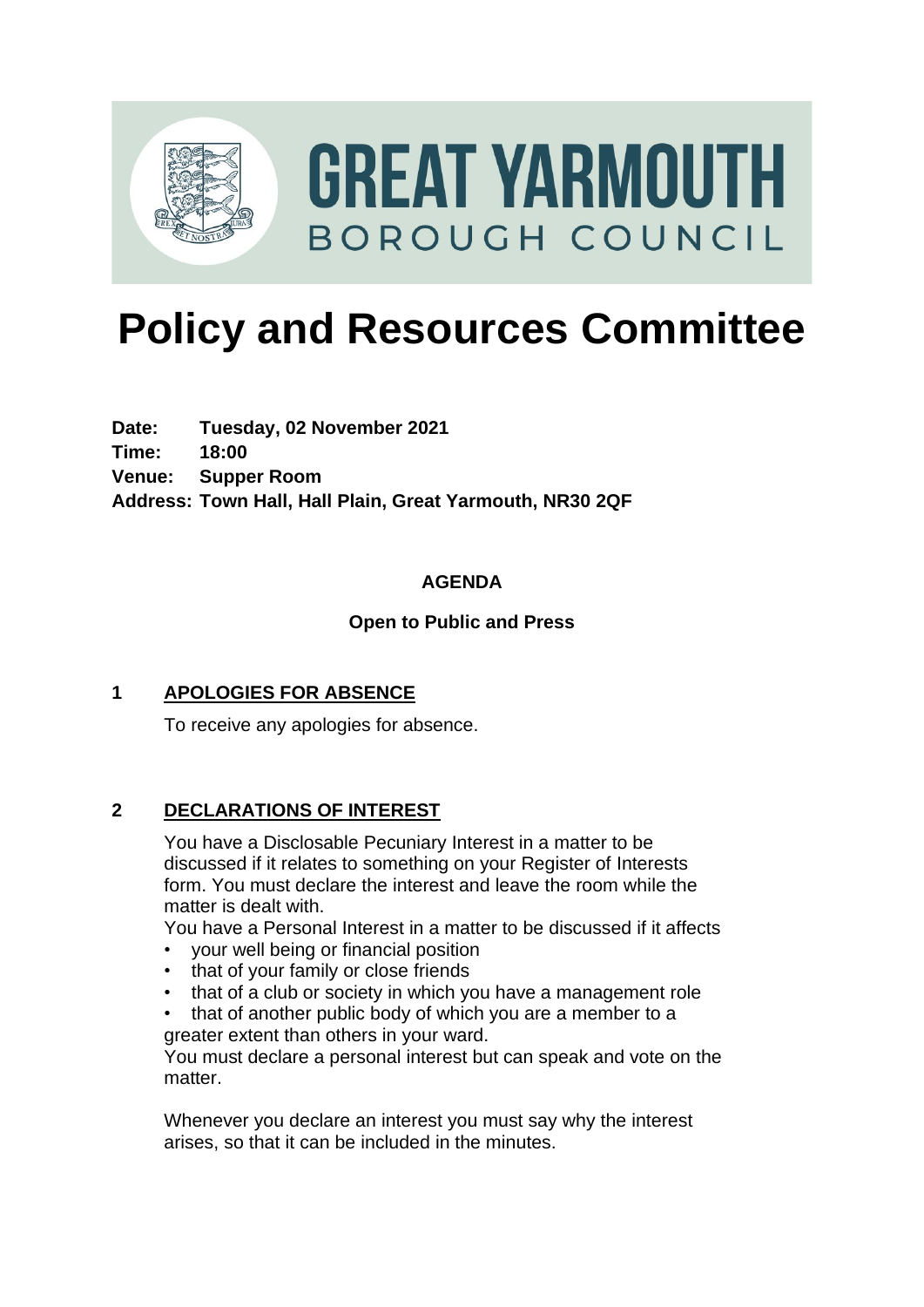#### **3 PUBLIC MINUTES**

To confirm the minutes of the meeting held on the 14 September 2021.

**4 - 9**

| 4 | <b>FORWARD PLAN</b>                                | $10 - 10$      |
|---|----------------------------------------------------|----------------|
|   | Report attached.                                   |                |
| 5 | <b>ARMED FORCES COVENANT</b>                       | $11 - 19$      |
|   | Report attached.                                   |                |
| 6 | <b>LOCAL DEVELOPMENT ORDER REVIEW CONSULTATION</b> | $20 - 156$     |
|   | Report attached.                                   |                |
| 7 | 2021/22 PERIOD 6 BUDGET MONITORING REPORT          | $157 -$<br>195 |
|   | Report attached.                                   |                |
| 8 | 2021/22 TREASURY MANAGEMENT MID YEAR REPORT        | 196 -<br>209   |

Report attached.

#### **9 ANY OTHER BUSINESS**

To consider any other business as may be determined by the Chairman of the meeting as being of sufficient urgency to warrant consideration.

#### **10 EXCLUSION OF PUBLIC**

In the event of the Committee wishing to exclude the public from the meeting, the following resolution will be moved:-

"That under Section 100(A)(4) of the Local Government Act 1972, the public be excluded from the meeting for the following item of business on the grounds that it involved the likely disclosure of exempt information as defined in paragraph 1 of Part I of Schedule 12(A) of the said Act."